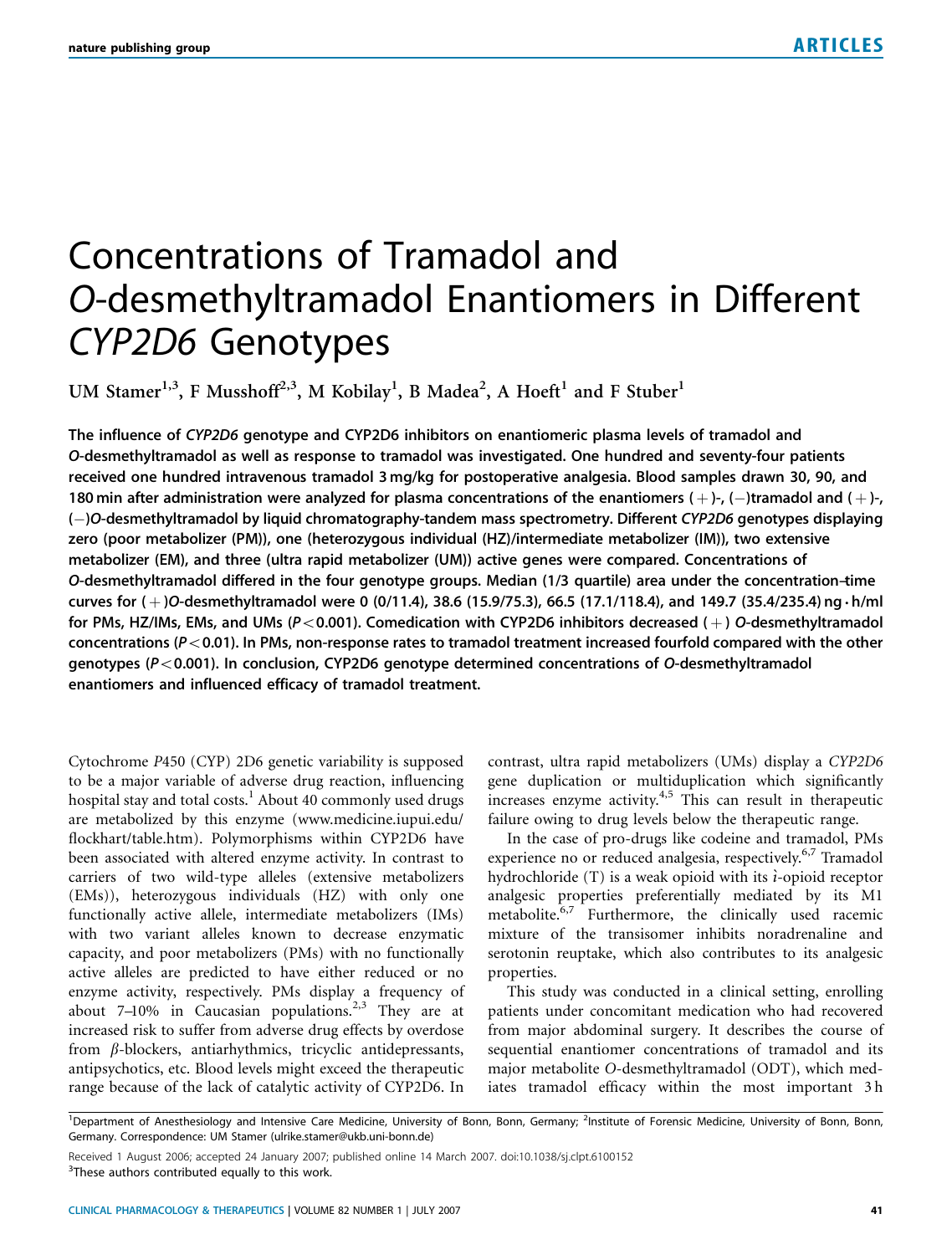following tramadol administration. Dependence of enantiomer concentrations on genotype uncovers further the impact of genetic variation on efficacy of this pain medication.

# RESULTS

## Demographic data and genotypes

Of the 187 patients genotyped, 68 were categorized as EMs (Table 1). Genotyping revealed 18 individuals with no active CYP2D6 allele. One of 11 patients with a gene duplication was heterozygous for the \*4 polymorphism and was categorized as an individual with only one active CYP2D6 allele  $(*1/*4xN)$  because of reduced ODT levels. Two further patients presenting a gene duplication and an additional heterozygous \*41 single-nucleotide polymorphism (\*1/  $*41xN$ ) showed a phenotype with reduced enzyme activity and were allocated to the HZ/IM group.

Two subjects had atypical melting curves in the Light-Cycler assay and thus, additional sequence analysis was performed. One of these patients was of black African origin and had a homozygous G1716A base exchange, which is typical for the \*45 or \*46 polymorphism. The other individual with wild-type alleles for all polymorphisms investigated displayed low  $(+)$ ODT concentrations. Additional sequencing revealed a heterozygous T1678C base exchange within intron 2. No comedication was reported in the patient's history and the reason for reduced enzyme activity remains unexplained. For statistical analysis, this patient was allocated to the HZ/IM group.

Eleven patients were heterozygous for \*10. As CYP2D6 dependent metabolite levels were slightly reduced in these individuals, they were allocated to the HZ/IM group. In parallel, heterozygous \*41 individuals were also categorized to the HZ/IM group with the exception of one patient presenting an additional homozygous \*4 polymorphism  $(2D6*4)*4*41$  and concentrations of  $(+)$ ODT below the detection limit. The \*7 and \*8 alleles were not detected. Allele frequencies amounted to 0.019 for allele \*3, 0.198 for allele \*4, 0.019 for allele \*5, 0.008 for allele \*6, 0.029 for allele \*10, and 0.083 for allele \*41 and 0.029 for the gene duplication. There was no deviation from Hardy–Weinberg equilibrium with P-values ranging between 0.8 and 0.99.

Demographic and surgery related data as well as tramadolloading doses before emergence of anesthesia did not vary between the four different genotype groups (Table 2).

# Concentrations of tramadol and ODT enantiomers

Complete laboratory results with enantiomeric tramadol and ODT concentrations were available in 174 patients. Logistic reasons made blood sampling or measurement of drug concentrations at all time points impossible in 14 patients (eight HZ and six EM subjects).

Quantification of tramadol enantiomers revealed high plasma levels, with both enantiomers ranging between 55 and 1,100 ng/ml. Tramadol concentrations were highest 30 min after infusion and decreased during the following 2.5 h, with UM showing the most pronounced metabolism.

Table 1 Number/percentage of patients allocated to the different genotypes

| Genotype<br><b>2D6</b>             | Active<br>genes | Enzyme<br>activity | Assigned to<br>group | Number of<br>patients | $%$ of<br>patients |
|------------------------------------|-----------------|--------------------|----------------------|-----------------------|--------------------|
| $*1/*1$                            | $\overline{2}$  | Normal             | EM                   | 68                    | 36.36              |
| $*1/*3$                            | 1               | Reduced            | HZ/IM                | $\overline{2}$        | 1.07               |
| $*1/*4$                            | 1               | Reduced            | HZ/IM                | 41                    | 21.92              |
| $*1/*5$                            | 1               | Reduced            | HZ/IM                | 5                     | 2.67               |
| $*1/*6$                            | 1               | Reduced            | HZ/IM                | 1                     | 0.53               |
| $*1/*10$                           | $\overline{2}$  | Reduced            | HZ/IM                | 8                     | 4.28               |
| $*1/*41$                           | $\overline{2}$  | Reduced            | HZ/IM                | 23                    | 12.3               |
| $*10/*41$                          | $\overline{2}$  | Reduced            | HZ/IM                | $\overline{2}$        | 1.07               |
| $*3/*41$                           | $\mathbf{1}$    | Reduced            | HZ/IM                | $\overline{2}$        | 1.07               |
| $*4/*41$                           | 1               | Reduced            | HZ/IM                | $\overline{2}$        | 1.07               |
| $*6/*10$                           | $\mathbf{1}$    | Reduced            | HZ/IM                | 1                     | 0.53               |
| $*6/*41$                           | 1               | Reduced            | HZ/IM                | 1                     | 0.53               |
| *45/*45 or<br>$*46/*46$            | $\overline{2}$  | Reduced            | HZ/IM                | 1                     | 0.53               |
| $*1/*1$ and<br>T1678C <sup>a</sup> | ?               | Reduced            | HZ/IM                | 1                     | 0.53               |
| $*3/*4$                            | $\mathbf 0$     | No                 | PM                   | 1                     | 0.53               |
| $*3/*5$                            | $\mathbf 0$     | No                 | PM                   | $\overline{2}$        | 1.07               |
| $*4/*4$                            | 0               | No                 | <b>PM</b>            | 14                    | 7.48               |
| *4/*4 <sup>b</sup>                 | 0               | No                 | PM                   | 1                     | 0.53               |
| $*1/*4xN$                          | 1               | Reduced            | HZ/IM                | 1                     | 0.53               |
| $*1/*41xN$                         | 1               | Reduced            | HZ/IM                | $\overline{2}$        | 1.07               |
| $*1/*1xN$                          | $\geqslant$ 3   | Increased          | <b>UM</b>            | 8                     | 4.28               |

EM, extensive metabolizer; HZ/IM, heterozygous individual/intermediate metabolizer; PM, poor metabolizer; UM, ultra rapid metabolizer. <sup>a</sup>The T15678C SNP is not listed by the 2D6 nomenclature committee. Reduced enzyme activity cannot be explained sufficiently in this subject without any CYP2D6-inhibiting comedication. <sup>b</sup>The patient had an additional heterozygous \*41 SNP.

ODT was found in much lower concentrations than the parent drug. Concentrations at 30, 90, and 180 min for all patients amounted to  $22.1 \pm 3.1$ ,  $22.8 \pm 2.0$ , and  $30.3 \pm 2.8$  ng/ ml for  $(+)$ ODT and 51.9+7.3, 52.1+4.8, and 57.0+4.9 for (-)ODT, respectively. Concentration of ODT showed an increase over 180 min in carriers with at least one active allele (Figure 1). ODT levels were significantly higher in these genotypes compared with PMs 90 and 180 min after tramadol administration  $(P<0.001)$ .

Area under the concentration–time curves (AUCs) of tramadol did not differ between the  $(+)$ - and  $(-)$ enantiomer. Owing to the high variability of the enantiomer concentrations, specifically in PMs and HZ/IM individuals, there was no significant difference for concentrations between the genotypes (**Figure 2**). AUCs of  $(+)$ - and  $(-)$ ODT both clearly separated the PM subjects from the other genotypes, with PMs displaying the lowest values (Kruskal–Wallis test;  $P<0.001$ ) (Figure 2). There was no difference between HZ/ IMs and EMs as well as EMs and UMs. In general, concentrations of  $(-)$ ODT were higher than of  $(+)$ ODT.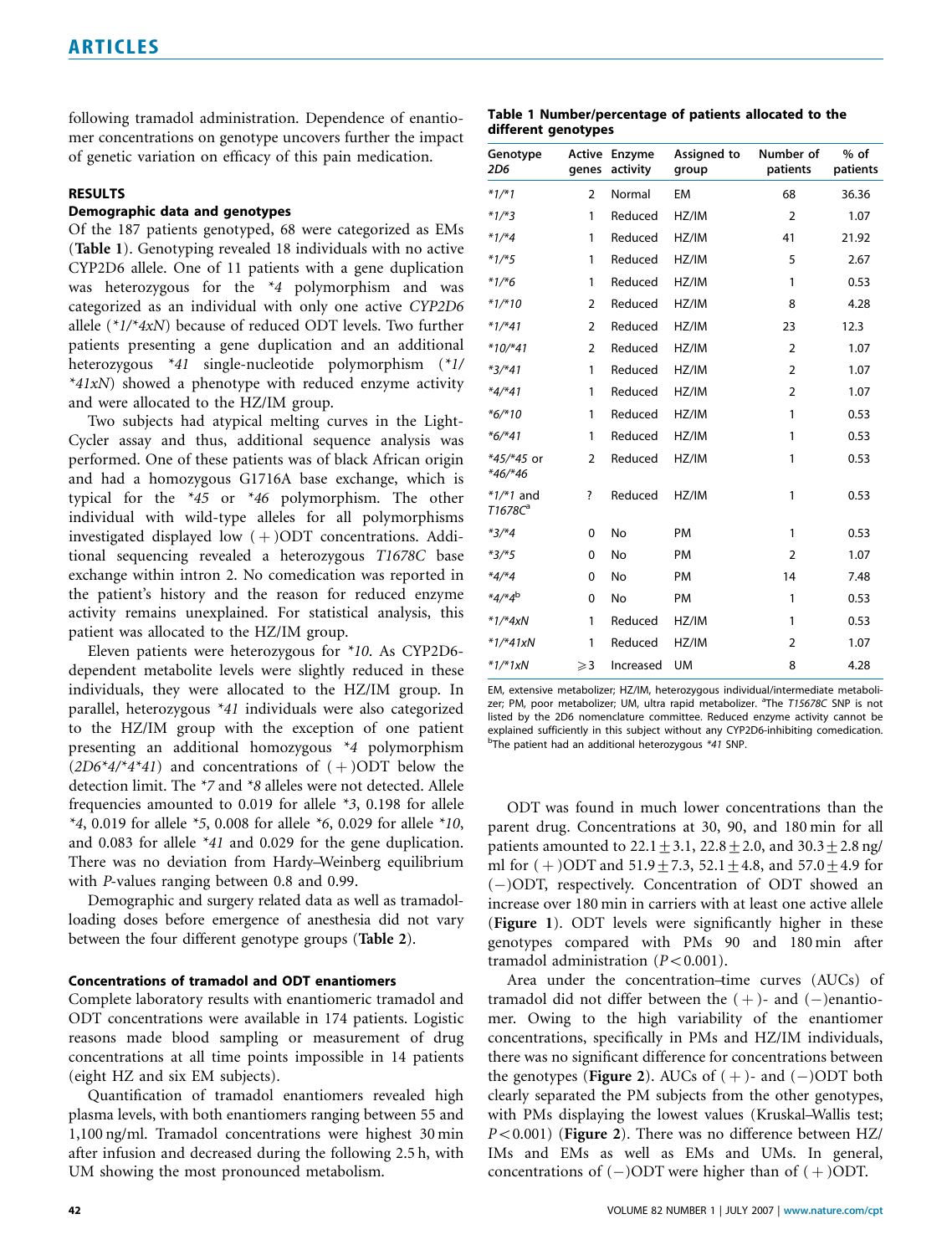| Table 2 Demographic and perioperative data in PM, HZ/IM, EM, and UM groups |  |  |  |  |  |  |
|----------------------------------------------------------------------------|--|--|--|--|--|--|
|----------------------------------------------------------------------------|--|--|--|--|--|--|

|                                          | PM               | HZ/IM            | EM               | UM              |
|------------------------------------------|------------------|------------------|------------------|-----------------|
| Number of patients                       | 18               | 93               | 68               | 8               |
| Age (years)                              | $58.6 \pm 14.4$  | $58.9 \pm 11.5$  | $55.5 \pm 12.5$  | $52.6 \pm 15.4$ |
| Body weight (kg)                         | $73.6 \pm 15.9$  | $77.4 \pm 18.1$  | $78.6 \pm 16.3$  | $78.8 \pm 15.3$ |
| Height (cm)                              | $172.4 \pm 10.7$ | $172.6 \pm 8.6$  | $173.7 \pm 15.4$ | $172.0 \pm 9.5$ |
| Duration of surgery (min)                | $172.5 \pm 74.3$ | $170.6 \pm 60.3$ | $169.1 \pm 66.1$ | $163.8 + 55.5$  |
| Duration of anesthesia (min)             | $211.0 \pm 72.2$ | $210.4 \pm 64.4$ | $208.0 \pm 68.2$ | $205.0 + 74.3$  |
| Sex (male/female)                        | 11/7             | 58/35            | 49/19            | 5/3             |
| ASA classification I/II/III <sup>a</sup> | 0/16/2           | 10/63/20         | 13/41/14         | 0/6/2           |
| Trauma of surgery                        |                  |                  |                  |                 |
| Small                                    | $2(11.1\%)$      | 10 (10.7%)       | 4 (5.9%)         | 1(12.5%)        |
| Medium                                   | 15 (83.3%)       | 75 (80.7%)       | 56 (82.4%)       | 6 (75.0%)       |
| Large                                    | $1(5.6\%)$       | $8(8.6\%)$       | 8 (11.7%)        | 1(12.5%)        |
| Tramadol-loading dose (mg)               | $219.4 \pm 45.8$ | $218.7 + 42.9$   | $225.9 + 38.5$   | $221.2 + 32.2$  |

EM, extensive metabolizer; HZ/IM, heterozygous individual/intermediate metabolizer; PM, poor metabolizer; UM, ultra rapid metabolizer. <sup>a</sup>American Society of Anesthesiologists physical status classification: I, healthy patient, no medical problems; II, mild systemic disease; III, severe systemic disease, but not incapacitating.



**Figure 1** Concentration of  $(+)$  ODT (mean + SEM) at 30, 90, and 180 min after i.v. bolus dose of tramadol. (a) Allocated to genotype groups UM  $(n = 8)$ , EM  $(n = 62)$ , HZ/IM  $(n = 85)$ , and PM  $(n = 18)$ ; \*P < 0.001 at 90 and 180 min. (b) Allocated to genotype groups without and with comedication: UM (six patients without/two patients with); EM (47 patients without/15 patients with), and HZ/IM (77 patients without/eight patients with).  $*P<0.05$  for group HZ/IM without comedication versus HZ/IM with comedication;  $*p<0.001$  for group EM without comedication versus EM with comedication.



## Comedication

Variability of drug and metabolite concentrations was high. This was in part due to pretreatment with comedication, which inhibits cytochrome activity. Of the patients enrolled in this study, 128 were under concomitant medication. Of these, 26 individuals (HZ/IMs: nine, EMs: 15, UMs: two) were verified for taking long-term medication including antidepressants, metoclopramide, ranitidine, or other medication and revealed a blocked enzyme activity. Figure 1b differentiates patients with at least one functional CYP2D6 gene in subgroups with or without comedication. In patients

**Figure 2** AUC for  $(+)$ T and  $(-)$ T as well as  $(+)$ ODT and  $(-)$ ODT according to the number of active CYP2D6 genes. Box plots show medians (black line), interquartile range (boxes), and 5/95% percentile.  $**P<0.001$  for ( $+$ )ODT and (—)ODT. Kruskal–Wallis test.

with one and two active genes and long-term comedication with CYP2D6 inhibitors, concentrations for both ODT enantiomers were significantly lower compared to the respective genotype without comedication.

AUCs for EMs with or without concomitant CYP2D6 inhibitors amounted to 88.7 (49.3/130.6) versus 6.6 (1.8/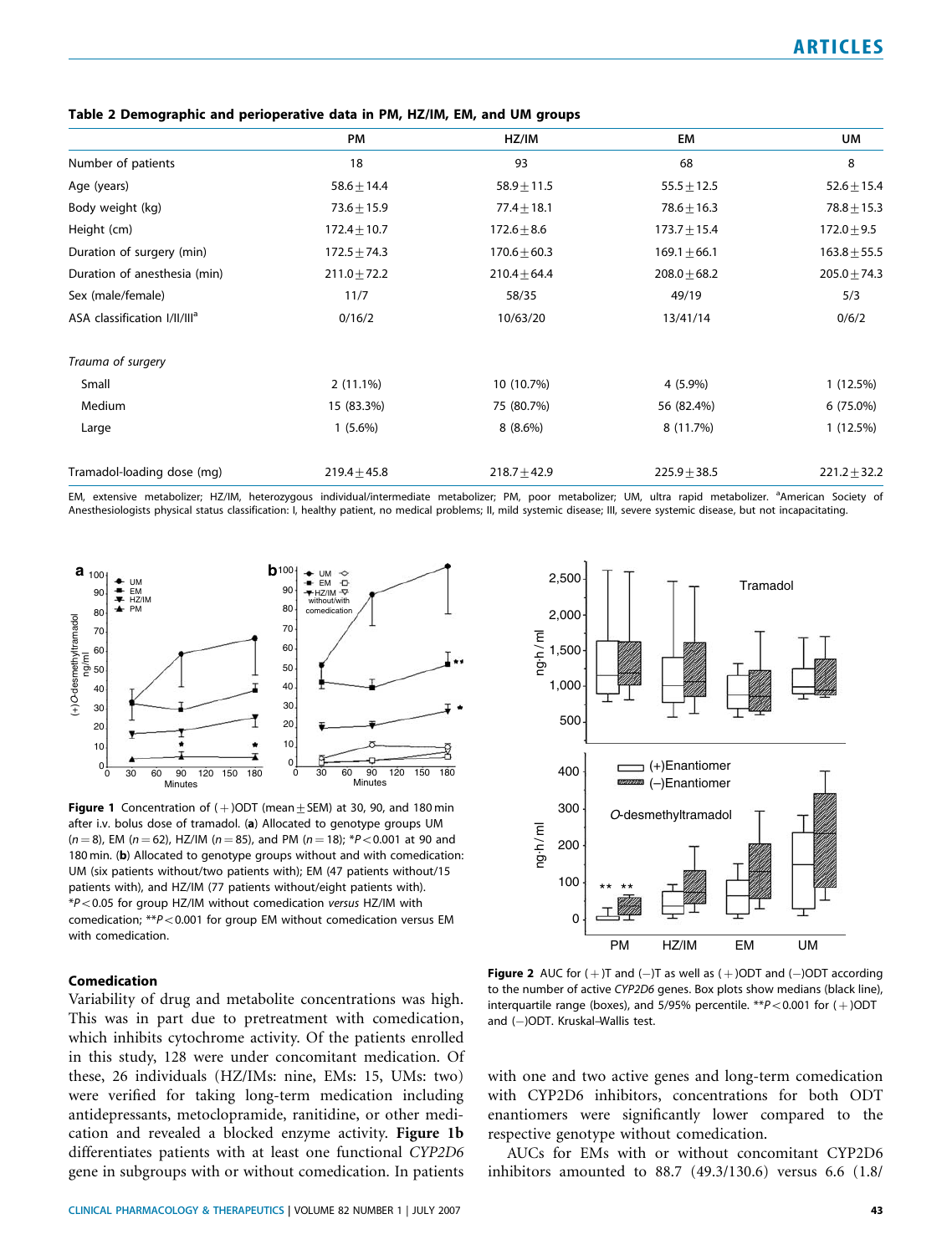14.9) ng  $\cdot$  h/ml (P<0.001) for (+)ODT and 176.3 (97.2/ 272.4) versus 44.3  $(28.9/55.3)$  ng  $\cdot$  h/ml  $(P<0.001)$  for (-)ODT. The respective data for the HZ/IM group were 44.1 (20.8/80.0) versus 8.0 (3.9/11.6) ng  $\cdot$  h/ml (P<0.001) for  $(+)$ ODT and 83.2 (51.0/136.7) versus 46.0 (23.0/54.1) ng  $\cdot$  h/ml  $(P = 0.01)$  for  $(-)$ ODT. Owing to the small number of patients, the difference was not significant for comparison of UM without (+)ODT: 200.0 (155.0/270.9); (-)ODT: 412.5 (286.3/554.5) versus UM taking CYP2D6 inhibitors. AUC of  $(+)$ ODT in these two subjects with concomitant comedication amounted to 18.3 and  $46.4$  ng  $\cdot$  ml h, AUC for  $(-)$ ODT amounted to 9.5 and  $68.6$  ng  $\cdot$  h/ml.

However, variability of ODT concentrations remained unexplained in a few other patients. Although genotype indicated CYP2D6 activity and medication history revealed no inhibiting concomitant drug, concentrations of  $(+)$ ODT were low in one UM, three EMs, and three HZ/IMs.

# Response to pharmacologic treatment

A total of 177 patients completed the 48-h patient-controlled analgesia (PCA) period and analgesic response could be evaluated. In 10 individuals (PM: two, HZ: four, EM: four), outcome could not be assessed; in four patients because of prolonged postoperative intubation and mechanical ventilation; in three because postoperative pain treatment by PCA was not necessary owing to an unplanned short surgical procedure and low pain scores. Violation of the study for protocol was the reason for exclusion of three other patients.

In the postanesthesia care unit, 86 patients (PM: 10, HZ: 24, EM: 18, UM: six) had pain scores  $>40$  and received a second dose of tramadol 50–100 mg. In 12 patients, this dose was given before the third blood sample was drawn. As most of these patients were PMs, influence on ODT concentrations was negligible and calculation of drug concentrations was not corrected for this additional tramadol application. Ten PMs needed rescue medication piritramide in the postoperative care unit, significantly more than patients with at least one wild-type allele  $(P<0.001)$  (Figure 3).

Cumulative analgesic consumption allocated to genotypes is displayed in Figure 4. PMs needed more analgesics compared with HZ/IM subjects and EM subjects after 24 and 48 h ( $P = 0.002$ ). Owing to the small number of patients in the UM group, statistical analysis of the analgesic consumption in this group was not feasible.

After the 48-h study period, more PMs (81.25%) were categorized as non-responders compared to patients with CYP2D6 activity  $(P<0.001)$ . There was no difference in response rates between patients of the HZ/IM group, EMs, and UMs (Figure 3).

#### **DISCUSSION**

Altered CYP2D6 enzyme activity is a major variable of pharmacologic response. Previous studies demonstrated the influence of genetic polymorphisms on the phenotype of drug response to antipsychotics, antidepressants, codeine, tramadol, and others.<sup>5, $\tilde{6}$ , $8\tilde{-}11$ </sup>



Figure 3 Non-responders to tramadol treatment allocated to genotypes. Grey columns: % of patients needing rescue medication in the postanesthetic care unit (PACU); black columns: % of non-responders after the 48-h study period.  $*P<0.001$  for the PM group compared with the HZ/IM, EM, and UM groups.



Figure 4 Cumulative analgesic consumption (mean $\pm$  SEM) over the 48-h study period in the PM ( $n = 16$ ), HZ/IM ( $n = 89$ ), EM ( $n = 64$ ), and UM groups,  $(n = 8)$ . Tramadol loading dose, tramadol bolus application via PCA, and rescue medication piritramide (conversion piritramide: tramadol = 1:10) are considered.

There is considerable need to improve clinical outcome in pharmacotherapy. In pain management, therapy remains insufficient in numerous patients, although a wide range of drugs and techniques are available. Besides lack of compliance, poor timing of drug administration, prescription on an ''as-needed basis'', insufficient dosing as well as organizational and logistic reasons, which are major pitfalls, the genetic background of a patient is a further variable influencing individual analgesic needs.

Several studies report the contribution of CYP2D6 to tramadol metabolism and the  $\mu$ -opioid receptor-mediated analgesic effects of M1.<sup>6,7,10,12</sup> Concentrations of  $(+)$ ODT are of specific interest, as this enantiomer has the highest  $\mu$ -opioid receptor affinity and intrinsinc efficacy, thus predominantly contributing to opioid analgesia.<sup>13</sup> In addition, the monoaminergic effect of the parent compound itself also mediates analgesic effects.<sup>10,14,15</sup> In this prospective study, the influence of CYP2D6 genotype was studied on tramadol pharmacokinetics and clinical outcome in patients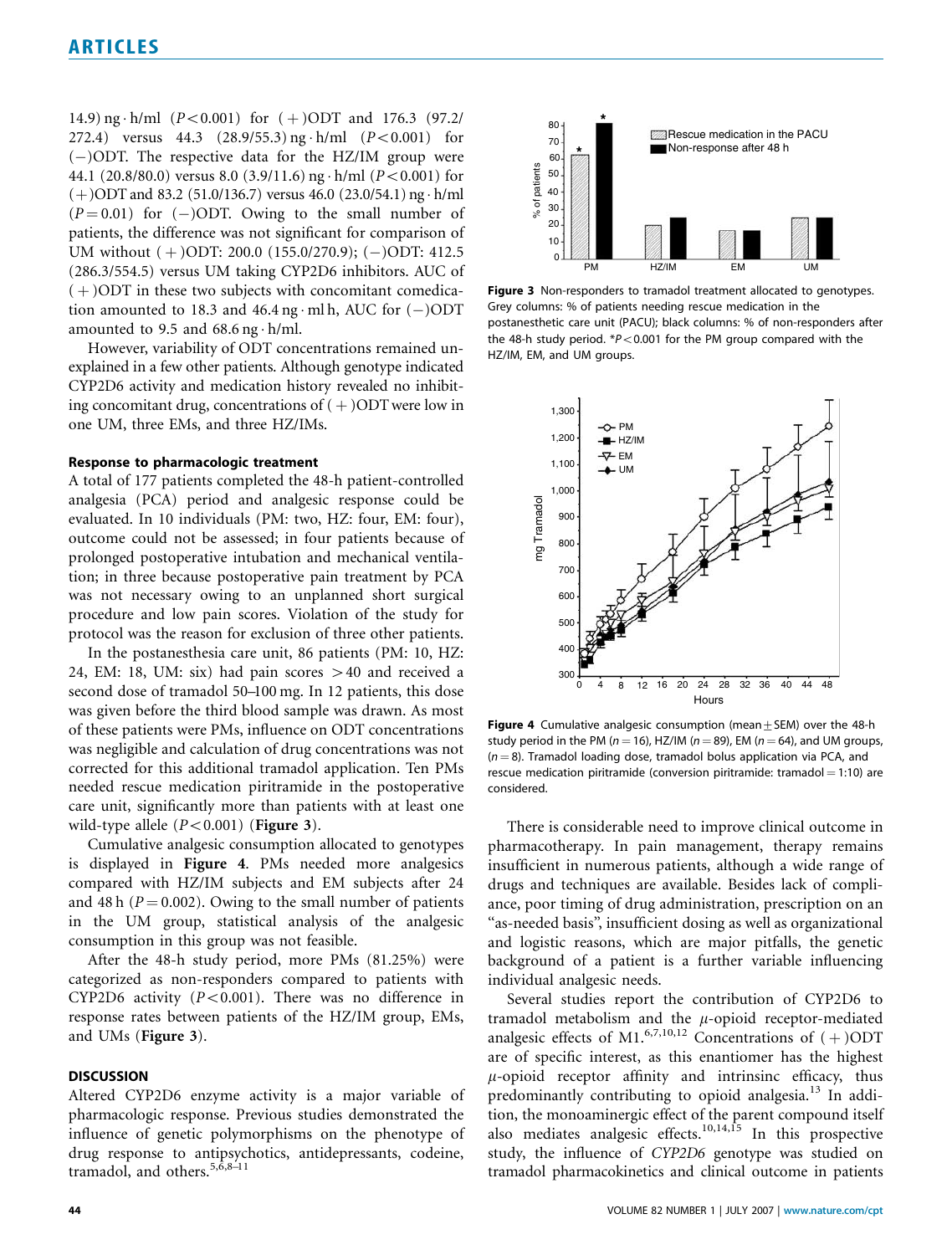recovering from major abdominal surgery. In contrast to most previous investigations, where healthy volunteers were included,10,15,16 this trial investigates a representative patient cohort suffering from various medical conditions and taking additional drugs, mainly because of pre-existing cardiovascular disease, lung disease, or cancer. Thus, this study design provides an everyday clinical setting and no highly selected study population.

Blood sampling was restricted to three time points during the patients' stay in the operating and recovery room. Logistic reasons made it impossible to draw additional blood samples, as patients were discharged to various peripheral wards of the University Hospital. Additionally, further pain management was provided by PCA, which allowed no standardized analgesic regimen, but individual application of tramadol bolus doses according to the patients' needs.

## Concentrations of tramadol enantiomers

Large interindividual variations were found in concentrations of tramadol enantiomers after an i.v. bolus dose of tramadol 3 mg/kg. Tramadol doses administered to the patients were high. However, in other clinical trials, equivalent doses were used in postoperative patients.<sup>17,18</sup> Compared with previous data, racemic concentrations were within the range reported by other authors.<sup>19,20</sup> Lower serum levels of  $590 \pm 410$  ng/ml were described under PCA therapy with blood samples drawn before a demand dose was requested.<sup>21</sup> Lehmann et al.<sup>22</sup> reported the minimum effective serum concentrations of the racemate ranging between 20.2 and 986.3 ng/ml (median 287.7 ng/ml). Concentrations of enantiomers in relation to genotypes have not been studied after i.v. tramadol in a clinical setup until now.

#### Concentrations of M1

 $(+)$ ODT concentrations were of specific interest as this enantiomer is the main substrate-producing  $\mu$ -opioid receptormediated analgesia. The metabolism of tramadol is stereoselective for the O-demethylation with PM hardly forming any  $(+)$ ODT, but does form detectable, albeit lower, levels than EM of  $(-)$ ODT,<sup>23</sup> a finding which is in line with the present results. Whereas CYP2D6 is practically the only enzyme forming  $(+)M1$ , other enzymes also contribute to the formation of  $(-)$ M1.<sup>22</sup> This study confirms the  $(-)$ ODT levels being generally higher than  $(+)$ ODT levels. In PM, no  $(+)$ ODT was measurable in all individuals presenting the \*4/\*4 genotype. Concentrations of  $(+)$ ODT were at the limit of detection (2–8 ng/ml) in \*3/\*4 and \*3/\*5 genotypes. In contrast, (–)ODT could also be detected in patients with CYP2D6 deficiency, thus suggesting that an additional enzyme is involved in the formation of  $(-)$ ODT. In general, concentrations of  $(-)$ ODT were about twofold of  $(+)$ ODT, an observation already reported after oral tramadol application.<sup>24</sup>

# Genotyping and clinical outcome

Allele frequencies for  $2D6*3$ ,  $*4$ ,  $*5$ ,  $*6$ ,  $*7$ ,  $*8$ , and  $*41$  were within the range reported previously for a Caucasian

population.<sup>25,26</sup> However, the predictive power of genotyping can be compromised by the number of variant alleles that remain uncharacterized, misclassified, or unidentified by the assay used. $<sup>7</sup>$  In this study, some rare mutations which could</sup> not be identified by the real-time PCR approach remained undetected. Although this inherent bias cannot be precluded and misclassification of some subjects probably has occurred, results considering clinical outcome were distinct, with a significantly higher rate of non-responders in PM compared to patients with at least one wild-type allele. This strongly confirms previous results of experimental and clinical trials, finding an impact of CYP2D6 genotype on analgesic efficacy of tramadol.<sup>5,8</sup> Biotransformation of  $(+)$ T to  $(+)$ ODT is crucial for the opioid effect; however, serotonergic and monoaminergic interactions also contribute to the overall analgesic efficacy.10,12,14 Genotyping for CYP2D6 alleles resulting in deficient catalytic activity can identify those patients at fourfold increased risk for non-response to tramadol treatment.

# Comedication

Comedication may compromise drug safety by increasing the risk of drug interactions and adverse events, a fact often underestimated in patients. $27$  Comedication can produce enzyme induction or inhibition mimicking genetic defects, $2^{3,28,29}$  which also contributes to the variable response to drugs. Well known CYP2D6 inhibitors are paroxetine, amiodarone, cimetidine, and ranitidine. In some patients with at least one wild-type allele and low  $(+)$ ODT concentrations, CYP2D6 inhibitors were taken. The subgroup analysis considering comedication revealed that some of the high variability in drug and metabolite concentrations is a result of this comedication. This is in line with previous studies reporting an influence of paroxetine on stereoselective O-demethylation of tramadol and a reduction of its hypoalgesic effect in healthy volunteers.<sup>23</sup> In women suffering from breast cancer, CYP2D6 inhibitors influenced tamoxifen metabolism and an impact on response to tamoxifen therapy was supposed.<sup>29</sup>

Although comedication can have a profound influence on tramadol metabolism and some genotypes were turned to pharmacologically induced ''poor'' or ''low'' metabolizers; this did not compromise the overall findings. Notwithstanding this bias, the results considering genotype,  $(+)$ ODT concentrations, and response to tramadol were unequivocal.

# **CONCLUSION**

Enantioselective analysis of tramadol and ODT was performed in a clinical setting enrolling patients recovering from major abdominal surgery. Variability of ODT concentrations was closely correlated to CYP2D6 genotypes. Concomitantly used CYP2D6 inhibitors also contributed to variability of tramadol metabolism. Non-response rates to pain medication increased fourfold in PM and thus this genotype was associated with poor efficacy of tramadol analgesia.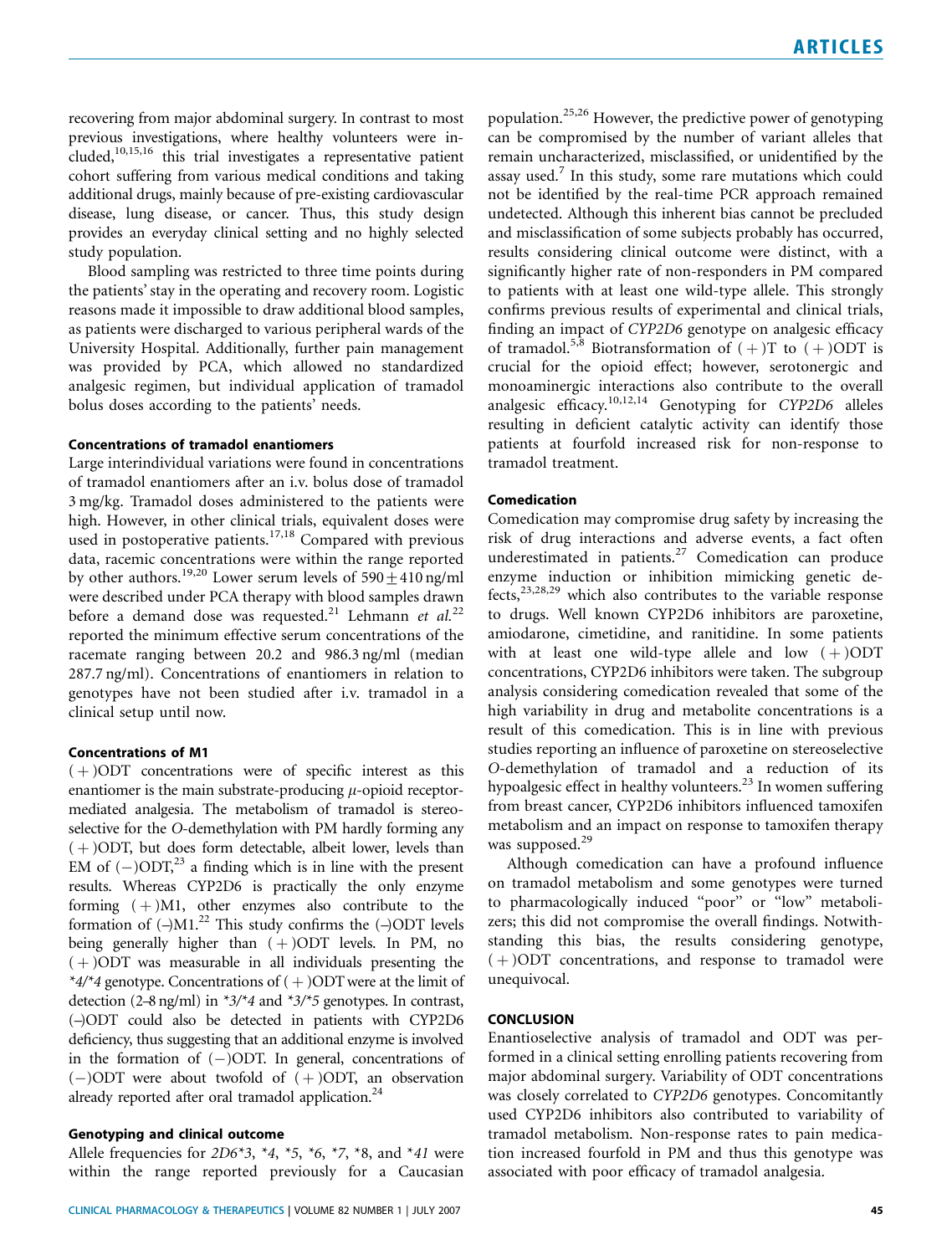#### METHODS

Patients. Approval of the study design was obtained from the local Ethics Committee. After providing written informed consent, 187 patients (ASA classification I–III) scheduled for elective, larger abdominal surgery were instructed of the details of the study, the use of the PCA device, and the numeric rating scale for pain intensities (NRS: 0 denotes no pain, 100 denotes worst pain imaginable). Reasons for exclusion from the study were alcoholism, drug dependence, psychic diseases, epilepsy, known opioid intolerance, serious perioperative complications, and changes in anesthetic procedure. Pre-existing medication was documented and discontinued only for the day of surgery with the exception of antihypertensive and cardiac disease drugs. The majority of patients were of central European origin; one patient was from Asia, six were of Arabian origin (Tunesia, Morocco, Syria, Turkey), one of black African origin, and two from Eastern Europe.

Clinical study protocol. General anesthesia for abdominal surgery and postoperative analgesia were conducted using a standardized protocol: propofol 2 mg/kg, fentanyl 0.2 mg, and cis-atracurium for induction and remifentanil, isoflurane 1 MAC, and cis-atracurium for maintenance of anesthesia. About 90 min before termination of anesthesia, an i.v. loading dose of tramadol (Tramal®, Grunenthal GmbH, Aachen, Germany) 3 mg/kg (maximum loading dose 250 mg) and dipyrone 1 g i.v. was infused via infusion pump over 15 min. After emergence of anesthesia, about 90 min after the another infusion of the study medication, patients were transferred to the recovery room where they were monitored for another 90 min. When patients had recovered from anesthesia, they were asked for pain intensities. At pain scores  $>40$  at rest on the NRS, they received an additional dose of tramadol 50 mg, which could be repeated after 30 min. If analgesia remained insufficient in the postanesthetic care unit, rescue medication piritramide in 2-mg increments was given i.v.

For further analgesic treatment in the general ward, a PCA device (Injektomat<sup>R</sup>-CP PACOM, Fresenius AG, Bad Homburg, Germany) was provided and patients could self-administer i.v. bolus doses of tramadol 20 mg and dipyrone 200 mg. The delivery time of one bolus dose was 1.5 min and the lock-out time was 8 min.

In case of prolonged elevated pain scores, either additional rescue medication piritramide was administered or the analgesic regime was changed to piritramide via PCA.

Analgesic efficacy was assessed by pain intensities under rest and exercise/coughing by means of NRS and need for rescue medication piritramide in the postanesthetic care unit and during the further 48-h study period. Variables were recorded before the initial bolus and hourly up to the 8th hour, at 12 h and every 6 h up to the 48th hour. Patients were categorized as responders if they experienced sufficient analgesia during the 48-h study period without the need for rescue medication and expressed satisfaction with pain management. A patient was assessed as a non-responder if he/she needed rescue medication during the 48-h study period and/or gave a negative rating for pain management.

Analysis of drug concentrations. Blood samples were obtained with ethylenediaminetetraacetic acid as anticoagulant 30, 90, and 180 min after tramadol infusion. The whole blood was centrifuged and plasma and cells were separated and frozen at  $-80^{\circ}$ C. Laboratory analysis was performed after completion of the clinical part of the study.

Quantification of  $(+)$ T and  $(-)$ T as well as  $(+)$ ODT and (-)ODT was performed by a liquid chromatographic-mass spectrometric assay with atmospheric pressure chemical ionization.<sup>30</sup> A mixture of plasma 0.5 ml, internal standard solution  $(10 \mu l)$  of  $(+/-)$ Td<sub>4</sub> in a concentration of 10  $\mu$ g/ml methanol) and 0.1 ml of 2 <sup>M</sup> NaOH were extracted with 1 ml dichloromethane/iso-propanol (85:15 v/v). After centrifugation  $(4,000 g$  for 8 min), the organic

phase was evaporated to dryness under a stream of nitrogen at  $50^{\circ}$ C. The residue was dissolved in 0.1 ml of high-performance liquid chromatography mobile phase and a  $10 \mu$ l-aliquot was used for chromatography (LC-MS/MS system consisting of an Agilent, Waldbronn, Germany) 1100 high-performance liquid chromatography system (binary pump, degasser and autosampler) coupled with an Applied Biosystems (Darmstadt, Germany) API 2000 triple quadrupole mass spectrometer. The enantiomeric separation was achieved on a Chiralpak AD column (10  $\mu$ m, 250  $\times$  4.6 mm; Daicel Chemical Industries, Illkirch Cedex, France) containing amylose tris-(3,5-dimethylphenylcarbamate) as chiral selector using a mobile phase (n-hexane/ethanol 97:3v/v, 5 mm triethylamine (TEA)) under isocratic conditions with a flow of 1 ml/min. From the molecular ions  $([M + H<sup>+</sup>])$ , the following transitions were detected in multiple reaction monitoring:  $(+/-)$ T  $m/z$  264.1  $\rightarrow$  57.9,  $(+/-)$ ODT  $m/z$  250.1 $\rightarrow$  58.0,  $(+/-)$ T-d<sub>4</sub>  $m/z$  268.1 $\rightarrow$  58.00.

For quantification, peak area ratios of the analytes to the corresponding deuterated standards were calculated as a function of the concentration of the substances. The  $(+)$ - and  $(-)$ enantiomers were calculated using  $(+)$ T-d<sub>4</sub> and  $(-)$ T-d<sub>4</sub>, respectively.

Genotyping. For genotyping, genomic DNA was isolated from whole blood using the Puregene DNA Isolation Kit (Gentra Systems, Minneapolis, MN). A first PCR reaction was performed to amplify a 1,700-bp fragment of CYP2D6, using primers specifically designed to avoid amplification from the pseudogenes CYP2D7 and CYP2D8. The 1,700-bp fragment was used as template for a real-time PCR (LightCyclerTM, Roche Diagnostics, Mannheim, Germany) using fluorescence-labeled hybridization probes specific for the CYP2D6 \*3 (2549 delA), \*4 (G1846A), \*6 (1707 delT), \*7 (A2935C), \*8 (G1758T), \*10 (C100T), \*14 (G1758A), and \*41 (G2988A) mutation (www. cypalleles.ki.se/cyp2d6.htm, gene accession no. M33388). Real-time PCR was performed as described previously with small modifications.<sup>1</sup> For analyses of the CYP2D6\*10 (C100T) allele, the following primers and probes were used: forward primer 5'-CCATTTggTAgTgAgg CAggT-3', reverse primer 5'-gTCCTTCATgCCATgTATAAATgC-3', sensor 5'-gCTgCACgCTACC-CACCA X-3', and anchor 5'-LC Red640-gCCCCCTgCCACTgCCCg p-3' (TIB Molbiol, Berlin, Germany). The PCR conditions were denaturation with  $95^{\circ}$ C for 30 s and amplification for 35 cycles (95 $^{\circ}$ C for 3 s, 60 $^{\circ}$ C for 10 s, 72 $^{\circ}$ C for 12 s). Melting curves were obtained using a denaturation step (95 $\degree$ C for 20 s) and a final hybridization (40 $\degree$ C for 20 s) was performed from 40 to 95 $\degree$ C with a temperature transition of 0.2 $\degree$ C/s.

For the CYP2D6\*41 (G2988A) allele, the following real-time PCR assay was established: forward primer 5'-gATggTgACCACCTCgAC-3', reverse primer 5'-ggTgTCCCAgCAAAgTT-3', sensor 5'-gCCTg TACCCTTCCTCCCTCg-FL, and anchor 5<sup>7</sup>-LC Red640-CCCCTgCA CTgTTTCCCAgATgggC p-3' (TIB Molbiol, Berlin, Germany); PCR conditions:  $95^{\circ}C$  for 3 s,  $57^{\circ}C$  for 10 s,  $72^{\circ}C$  for 12 s.

Furthermore, a long-range PCR assay was employed to detect a deletion affecting the entire gene  $(CYP2D6*5$  allele).<sup>17,31</sup> Duplication or multiduplication was detected by the method published by Løvlie et al.<sup>4</sup> Duplication assignment of either functional 2D6\*1xN, 2D6\*41 or non-functional 2D6\*4xN was performed by considering results of duplication PCR, single-nucleotide polymorphism-PCRs, and phenotype (ODT concentrations) in parallel.

Selected PCR products of each genotype as well as samples with atypical melting curves were sequenced bidirectionally (ABI 377, Perkin Elmer, Weiterstadt, Germany) to confirm real-time PCR results.

Statistics. According to the number of active CYP2D6 genes, subjects were assigned to one of four genotype groups presenting no (PM group), one (HZ group), two (EM group), or more than two (UM) functionally active genes. IM groups carrying two alleles moderately reducing CYP2D6 capacity were allocated together with the heterozygous subjects to the HZ/IM group. All patients in whom no single-nucleotide polymorphism was detected